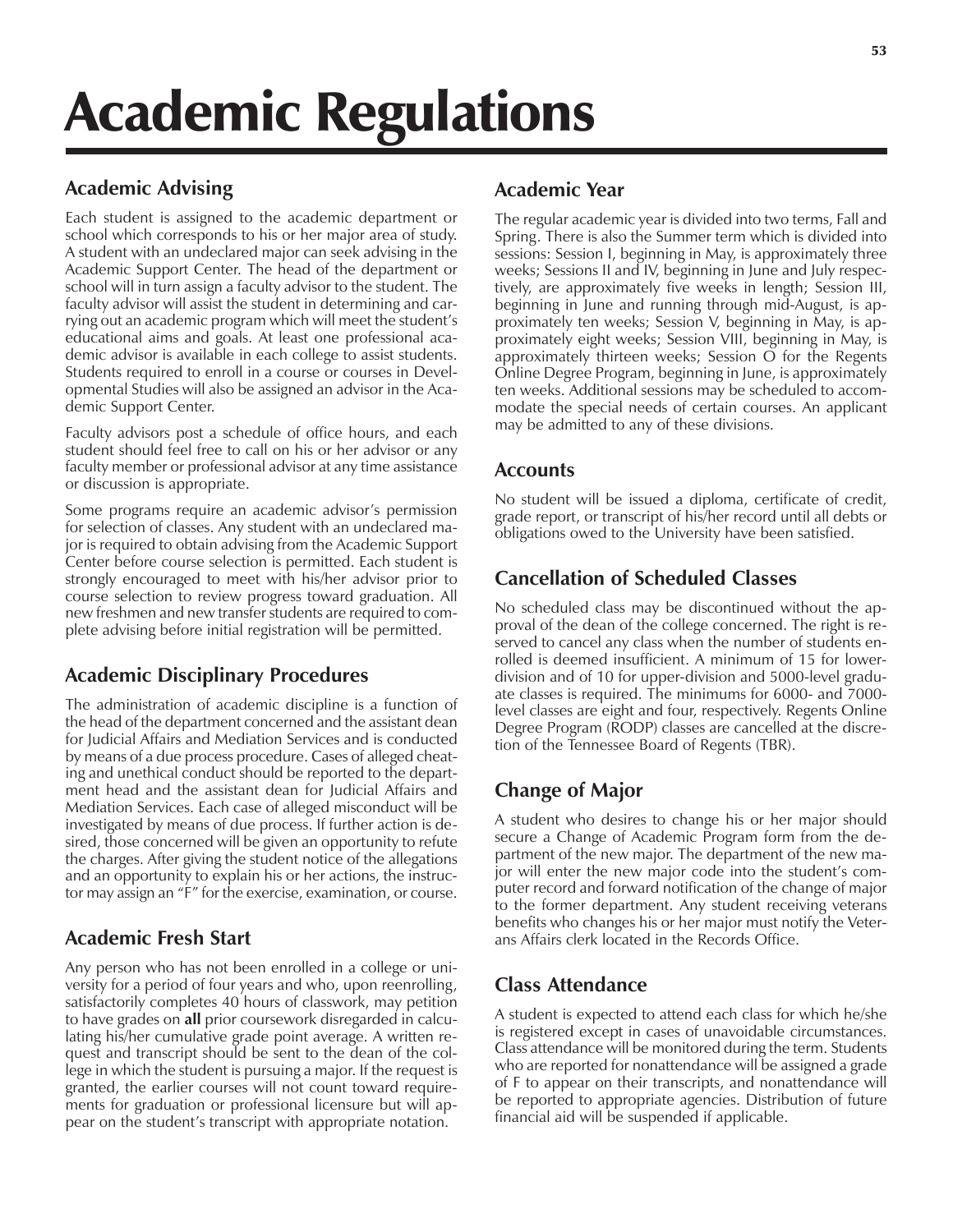Exceptions are made for University-sanctioned activities. Students shall not be penalized for such absences. Students anticipating participation in University functions which will take them out of classes should discuss these absences with their instructors at the earliest convenient time.

The fact that a student may be absent from a class does not in any way relieve that student of the responsibility for the work covered or assigned during the absence. It is the responsibility of faculty members to excuse or refuse to excuse absences of students who miss their classes. It is the responsibility of the student to obtain excuses for absences and to arrange with the faculty member in question to make up the work missed. Absences begin with the first date the student is enrolled in class.

If emergency circumstances prevent contacting the professor or department, the student may contact the coordinator of University Withdrawals in the Withdrawal Office, KUC 212A, who will notify the instructor(s). The phone number for that office is (615) 898-2080. Only the instructor of the class concerned can excuse an absence.

MTSU does not usually close because of inclement weather, but students will be allowed to use their own discretion when snow and icy conditions exist; they will be given the opportunity to make up the missed classes should they decide not to attend. To determine if classes are cancelled, students should listen to area radio and television stations; access the News and Public Affairs home page at www.mtsu.edu/~proffice (or click on "Events and News" from the MTSU home page at www.mtsu.edu); or call the news line at 904-8215.

Any student who is absent from a state college or university during any school term or portion thereof in excess of thirty (30) days due to active military service shall be entitled to withdraw and receive a tuition credit in the form of credit hours for each credit hour paid by, or on behalf of, such student, or a refund for any payments made. Credit shall be given only if the reserve or National Guard student did not receive a final grade in the class or course for which tuition credit is sought.

# **Classification of Students**

No student may be classified as a sophomore until after earning at least 30 semester hours.

No student may be classified as a junior until after earning at least 60 hours.

No student may be classified as a senior until after earning at least 90 hours.

# **Correspondence Credit**

Correspondence courses taken at MTSU carry regular degree credit. Students can obtain a current listing of MTSU correspondence courses by accessing the Course Section Searches via PipelineMT, the class schedule book, or by calling the Correspondence Office at MTSU at (615) 898-5332.

Correspondence courses taken at other schools are accepted under the regulations governing acceptance of transfer credit (see page 28) and are subject to the following regulation: ENGL 1010 and 1020 and courses with a laboratory component must not be taken by correspondence except by the permission of the chair of the department and the dean of the college in which the course is offered.

## **Course Numbers**

Courses with the prefix ACA are academic success courses. Courses numbered 0700-0799 are basic; 0800-0999 are developmental; 1000-1999 are on the first year or freshman level; 2000-2999 on the second year or sophomore level; 3000-3999 on the third year or junior level; 4000-4999 on the fourth year or senior level; 5000 and above on the graduate level. Course numbers beginning with 0 are not acceptable as degree credit work.

## Dean's List

Dean's List designations are made each semester and are based on full-time undergraduate degree credit enrollment. Developmental courses do not count in determining GPA or full-time status for Dean's List purposes. Students whose GPAs for the current semester are 3.50 or greater are placed on the Deanís List. Courses graded on a pass/fail basis will count as quality hours in calculating full-time status for determination of Dean's List designation. The grade of P will not count as quality hours for determination of grade point average.

# **Double (or Second) Major**

A student may elect to obtain a double or second major for graduation by meeting the following requirements:

- Satisfy general requirements as prescribed by the University and the specific requirements set forth by each major and for the degree sought.
- 2. Two properly approved upper-division forms must be filed, one for each major.

*NOTE: One upper-division form is acceptable provided both majors are clearly identified on the form.*

- 3. In the case of a major requiring two minors, the second major may count toward fulfillment of one minor provided it meets the requirements of the particular degree. In the case of a B.A. degree which requires only one minor, the second major may count as the required minor.
- 4. The degree sought must be compatible with both majors; that is, a student with a major appropriate for the B.S. degree may not choose a second major that is not offered under the B.S. degree. As an example, a student pursuing a B.S. degree with a major in Mathematics may not opt for a second major in History which is not offered under the B.S. degree.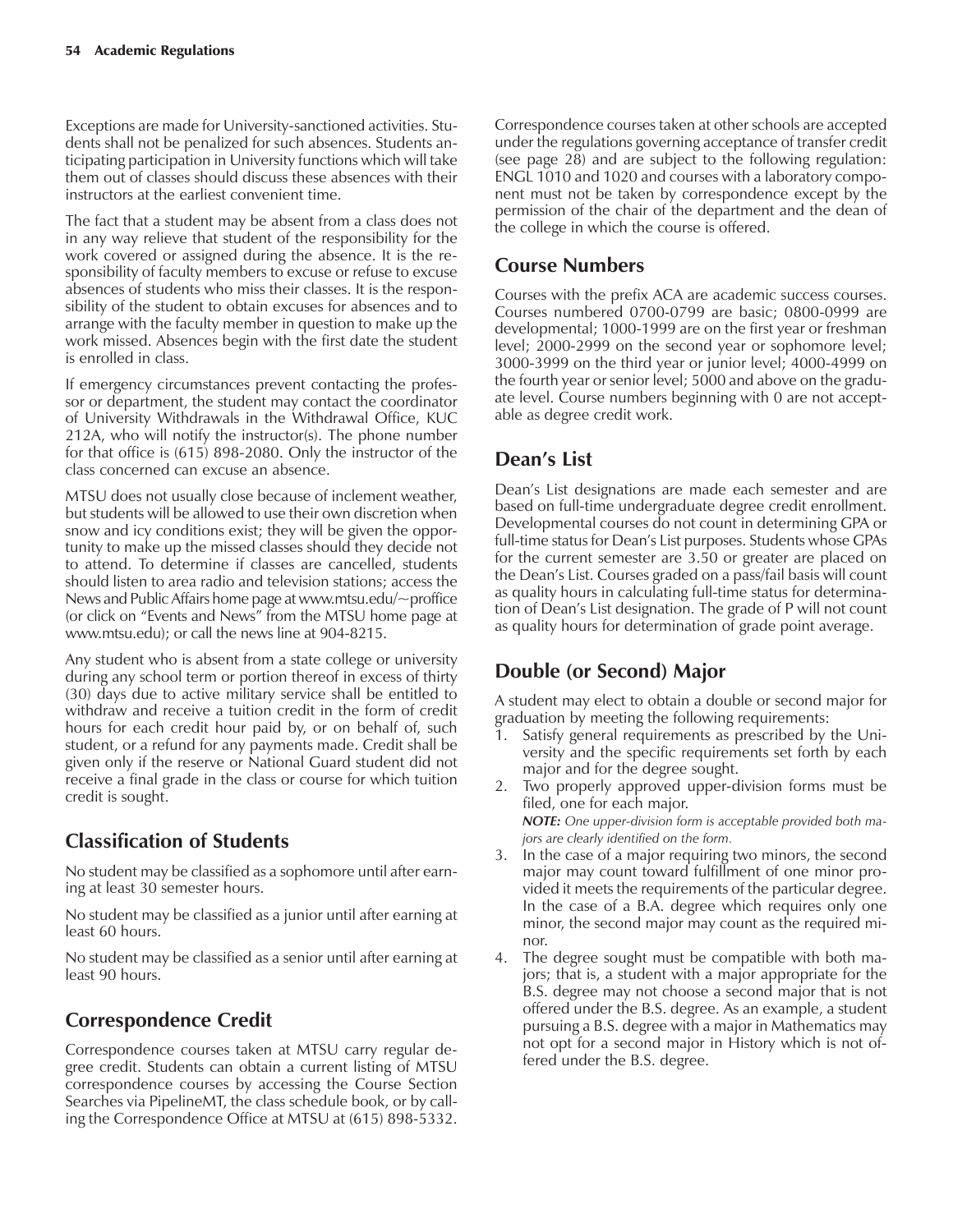## **Dropping or Adding Courses**

Tennessee Board of Regents policy prohibits students from dropping courses in the Developmental Studies Program. Under extenuating circumstances a course may be dropped with the approval of the director of Developmental Studies. *NOTE: Student-athletes must obtain permission from the Student-Athlete Enhancement Center and international students must obtain permission from the International Programs and Services Office before processing drop/add forms in the Scheduling Center.*

The procedures and deadlines to drop and add a class are listed in the appropriate class schedule book. A student who stops attending a class but does not officially drop the class will be assigned a grade of F which will be recorded on the student's permanent record.

Students wishing to drop all courses, i.e., withdraw from the University, should consult the coordinator of University Withdrawals and see the section "Withdrawals from the University" on page 59.

## **Enrollment, Certification of Status of**

The following schedule of hours attempted will be used to determine the status for various certifications of attendance requested by undergraduate students: Fall, Spring, and Summer semesters: full-time - 12 semester hours, three-quarter time - 9 hours, and one-half time - 6 hours. Students desiring official verification of enrollment should contact the Records Office or access www.mtsu.edu/records/verform.htm. In Fall and Spring terms, enrollment certifications are official beginning the fifth day of the term.

# **Evening Classes**

Many classes are scheduled on the campus in the evenings and on Saturdays. The Evening School Office functions as a part of the Division of Continuing Studies and Public Service to assist students who wish to take classes at such times.

# **Grades—Appeal of Course Grades**

#### **Level One**

- 1. Student appeals concerning a course grade should be resolved by conference between the student and the faculty member who assigned the grade. The appeal must occur within forty (40) days of the graduation date for each term.
- 2. In the event of an impasse between the student and the faculty member, a student with an appeal of a grade shall discuss it with the department chair within ten (10) days of the conference with the involved faculty member. The department chair shall investigate the circumstances, record his/her findings, and send a copy to the student and the faculty member within ten (10) days of the notification of impasse. Although the department chair does not have the power to change the grade, he/she will make a recommendation concerning the appeal. These findings will become a part of the appeals record.

#### **Level Two**

- 1. If the student is not satisfied, he/she may, within fifteen  $(15)$  days following receipt of the department chair's recommendation, refer the appeal plus all relevant data including stated reasons why he/she believes the appeal has thus far not been satisfied. The vice provost shall select a college committee to hear the appeal and transmit the appeal documents to the committee chair or to the office of the dean of the college which houses the selected appeals committee.
- 2. The committee hearing the appeal will receive documents and testimony regarding the circumstances, will record its findings, and shall render a decision. Notification of the committee's decision will be made to the student, faculty member, department chair, college dean, vice provost for Academic Affairs, and the director of Records.
- 3. The decision of the committee hearing the appeal will be final concerning the grade in question.

*NOTE: In cases where the department chair is the person against whom the complaint is lodged, then the dean in whose college the department is located shall assume the duties of the chair in the investigation and decision making.*

#### **Miscellaneous**

- 1. The number of days indicated at each level above shall be considered the maximum, but every effort should be made to expedite the process.
- 2. The failure of the student to proceed from one level of the appeal procedure to the next level within the prescribed time limits shall be deemed to be an acceptance of the recommendations and/or decision previously rendered. All further considerations and proceedings regarding that particular appeal shall cease at that point.
- 3. A grade appeal may be withdrawn at any level without prejudice.
- 4. All appeal proceedings shall be kept as confidential as may be appropriate at each level.
- 5. A grade appeals committee shall have reasonable access to all official records for information necessary to the determination of a recommendation.

## **Graduate Courses, Permission to Enroll in**

Seniors at MTSU with 98 semester hours of credit may be allowed to take up to 12 semester hours of graduate coursework. Approval is required by the undergraduate advisor and by the dean of the College of Graduate Studies. **Graduate coursework may not be used to meet the requirements for an undergraduate degree.** Applicants for this status must complete a Half-and-Half form which is available at the Graduate Office.

*NOTE: The Jennings A. Jones College of Business does not have a Halfand-Half program.*

# **Graduation**

Graduation is conducted at the close of the Fall, Spring, and Summer terms. Murphy Center is the site of this important occasion. Students who plan to graduate should complete a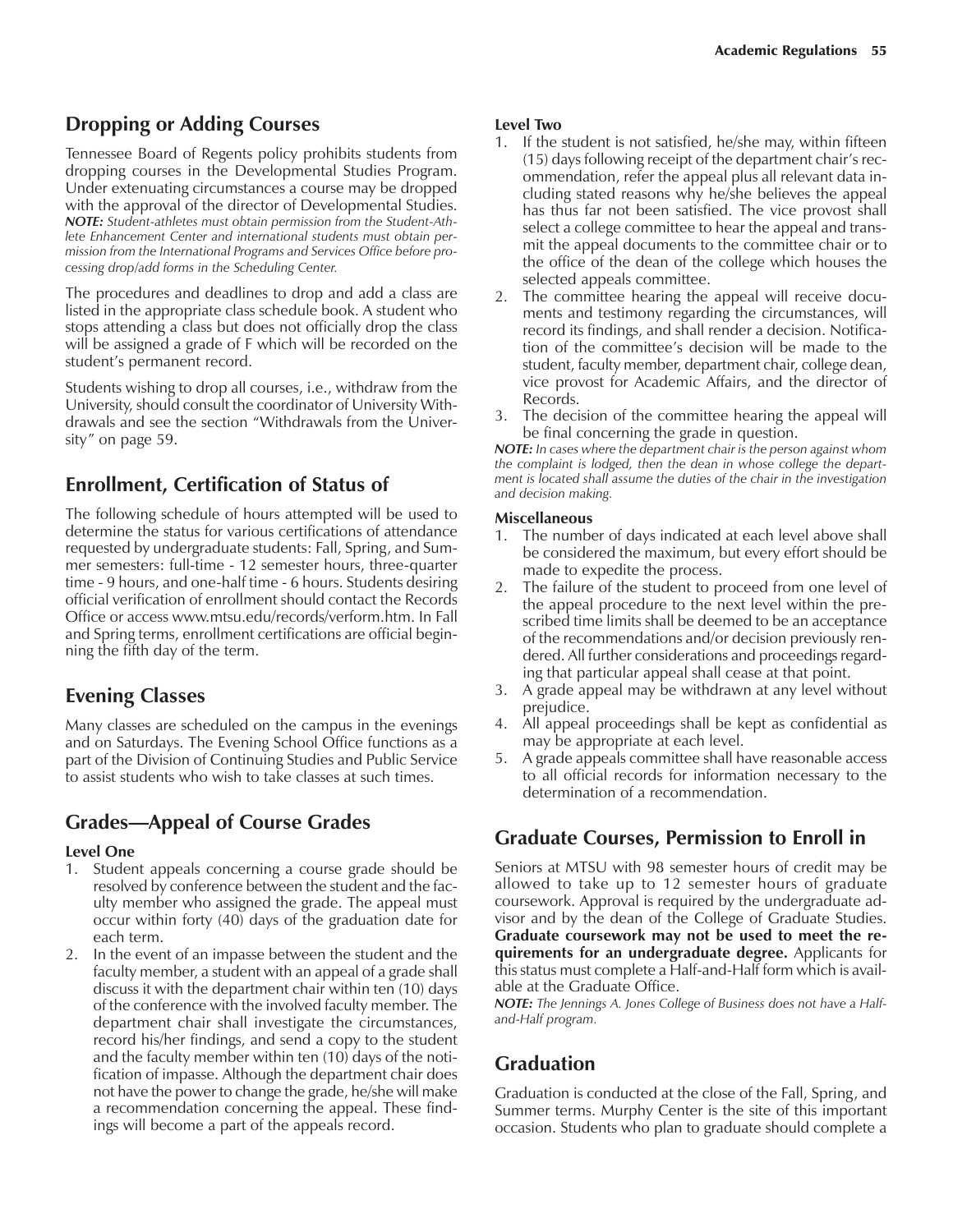Notice of Intention to Graduate form **within the first two weeks of the first term of the senior year.** This form is available in the Records Office, Cope Administration Building 102 and online at www.mtsu.edu/~records/intentform.pdf.

All students must complete the general requirements as prescribed by the University and the specific requirements set forth for the degree sought. A minimum of 120 hours is required for most programs, with at least two semesters in which a minimum of 30 semester hours is earned in residence during the junior and senior year. The final semester must be in residence unless permission is granted by the dean of the college in which the student is pursuing a major.

A student must have a 2.00 GPA overall and a 2.00 average in the major and in 42 hours of upper-division work to graduate. Some departments require a 2.00 GPA in the minor. No more than 25 percent of the credits for nonbusiness degrees may be in courses commonly found in a school or college of business nor can more than one business minor be completed. No student will be issued a diploma, certificate of credit, grade report, or transcript of his/her record until all debts or obligations owed to the institution have been satisfied.

**Applicable Catalog**—Students are ordinarily allowed to graduate under the requirements of the MTSU catalog that was current when they entered any college or university under the Tennessee Board of Regents, provided graduation is within eight years of that entrance date. Students may elect to meet the requirements of any one catalog published while they are in attendance at MTSU provided graduation is within eight years of the catalog date.

## **Graduation with Honors—Undergraduates**

Recognition of honors at the graduation ceremony will be made for those students obtaining the required grade point average by the beginning of their final semester.

Cum Laude: 3.500-3.749 Magna Cum Laude: 3.750-3.899 Summa Cum Laude: 3.900-4.000

Notation of graduation with honors is entered on the diploma and the transcript and is based on the cumulative grade point average on all degree credit courses. Grade point average is truncated after the thousandth position.

# **Identification Card**

Students are required to carry a permanent ID card with a magnetic strip on the back. A student ID card will be made for each new freshman and transfer student during his/her first registration process. The card is required to receive a variety of services on campus including cashing checks, admission to athletic and special events, entrance to computer labs and the Recreation Center, entrance to residence halls, services from Health Services, checking out library materials, obtaining meals, and using RAIDER FUND\$. If any student loses his/her ID card, a replacement fee of \$10 is charged for each card. The \$10 fee must be paid at the Campus ID Station.

## **Lottery (Tennessee Education Lottery Scholarship) GPA**

Calculation of the GPA for receipt of the scholarship does not include credits earned prior to high school graduation and is subject to the Tennessee Education Lottery Scholarship course repeat policy.

## **Lower and Upper Division**

Courses numbered 1000 and 2000 are on the lower-division level. Courses numbered 3000 and 4000 are on the upper-division level.

# **Marking System—Grades**

Following is a description of the criteria used in assigning letter grades:

A—work of distinctly superior quality and quantity accompanied by unusual evidence of achievement

B—work of good quality and quantity accompanied by evidence of achievement beyond the essentials of a course

C—work demonstrating fulfillment of the essentials of a course D—passing work, but below the standards of graduation quality

F—failure, necessitating repetition of the course to obtain credit

N-no credit, nonpunitive

P—passing (assigned only in certain courses)

I—incomplete (not used in calculating grade point average) W—assigned in courses which are dropped during a specified period of time within a term. Students should consult the appropriate class schedule book for specific dates each term.

NC—no credit (audit)

Plus/minus grading for undergraduate courses became effective Fall 2000. Grades which may be assigned are

A  $B+$ ,  $B$ ,  $B-$ C+, C, C-D+, D, D-F

Plus/minus grades will be posted for students who transfer to MTSU Fall 2000 or after. Plus/minus grading for enrolled students will not be retroactive to any term prior to Fall 2000. Reenrollment students will not be eligible to have courses reevaluated if courses taken at a previous transfer institution were graded on a plus/minus system.

The P grade is given only in those courses with prior approval to use pass/fail grading. Courses may be taught on a pass/fail basis only after the approval of the Undergraduate Curriculum Committee. Catalog course descriptions include information indicating which courses are approved for pass/ fail grading.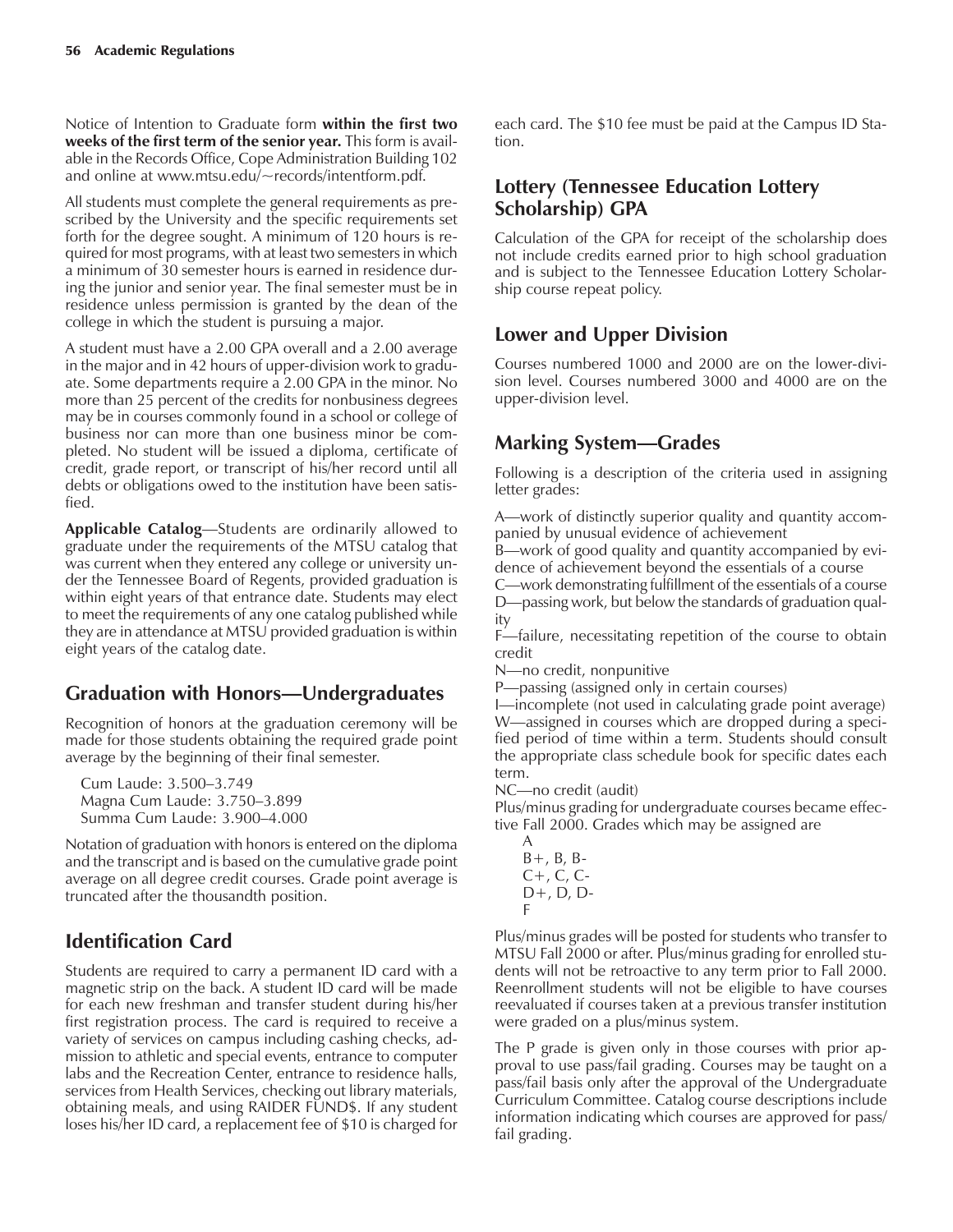No more than fifteen semester hours in pass/fail coursework may be attempted by any student during any one semester. No more than one-half of the degree requirements may be obtained through credit-by-examination, credit for military service-related experience, flight training, and courses in which nontraditional grading such as pass/fail is used. More information can be found under the general requirements for the baccalaureate degrees elsewhere in this catalog.

The grade I indicates that the student has not completed all course requirements because of illness or other uncontrollable circumstances, especially those which may occur toward the close of the term. Mere failure to make up work or turn in required work on time does not provide a basis for the grade of I unless the extenuating circumstances noted above are present for reasons acceptable to the instructor. When a student fails to appear for the final examination without known cause, the grade to be reported should be determined as follows: If the student has done satisfactory work to that point, the grade I may be reported on the assumption that the student is ill or will otherwise present sufficient reason for official excuse; if the student has attended irregularly and has not done satisfactory work to that point, the grade F should be reported.

The incomplete must be removed during the succeeding semester, excluding summer. Otherwise, the grade of F is entered. **A student should not make up the incomplete by registering and paying again for the same course.** The I grade carries no value until converted to a final grade.

#### **Quality Credits—Grade Point Average**

The following quality point system is used in determining the grade point average (GPA):

| For each credit hour of A:     | 4 quality points    |
|--------------------------------|---------------------|
| For each credit hour of $B+$ : | 3.33 quality points |
| For each credit hour of B:     | 3 quality points    |
| For each credit hour of B-:    | 2.67 quality points |
| For each credit hour of $C+$ : | 2.33 quality points |
| For each credit hour of C:     | 2 quality points    |
| For each credit hour of C-:    | 1.67 quality points |
| For each credit hour of $D+$ : | 1.33 quality points |
| For each credit hour of D:     | 1 quality point     |
| For each credit hour of D-:    | 0.67 quality points |
| For each credit hour of F:     | 0 quality points    |

The scholastic standing of a student is expressed in terms of quality point ratio which is calculated by dividing the total number of quality points by the total number of quality hours. Following is an example:

| Course           | <b>Hours</b> | - Grade | <b>Points</b> |
|------------------|--------------|---------|---------------|
| <b>ENGL 1010</b> |              | C(2.0)  | 6             |
| <b>BIOL 1030</b> |              | B(3.0)  | 12            |
| ART 1030         |              | B(3.0)  | 9             |
| SOC 1010         | 3            | B(3.0)  | 9             |
| <b>MUS 1030</b>  | 3            | F(0,0)  | $\Omega$      |
|                  | 16           |         | 36            |

To get the quality points listed in the last column, the credit hours (column 2) are multiplied by the point value of the grade earned (column 3); then the 36 is divided by 16 for a GPA of 2.25.

No rounding up or down of the GPA is done in determining eligibility for retention, graduation, honors, dean's list designation, or taking an overload.

The section on Repeated Courses explains the computation of the GPA for students who repeat courses. The grade of F counts as quality hours with zero quality points earned; P grades carry hours earned but no quality points or quality hours.

#### **Repeated Courses**

Students may repeat courses for the purpose of raising their grade point averages subject to the following:

1. No course should be attempted more than twice (i.e., repeated more than once) except upon the advice of the faculty advisor. The first time a course is taken is the first attempt; it is not a repeat until taken again. If a student repeats a course more than once, the hours will be added to the total quality hours and therefore will be included in figuring the cumulative grade point average, the major average, the minor average, and the upperdivision average. For example

> first attempt of ENGL 1010:  $F = 0$  quality hours, 0 hours earned; first repeat of ENGL 1010:

- $F = 3$  quality hours, 0 hours earned;
- second repeat of ENGL 1010:

 $C = 6$  quality hours, 3 hours earned.

An example of a successful repeat:

first attempt of ENGL 1010:

- $F = 0$  quality hours, 0 hours earned;
- first repeat of ENGL 1010:
	- $C = 3$  quality hours, 3 hours earned.

In other words, if a student **repeats** a course **once** and **improves** the grade, the effect on the cumulative hours taken is the same as if the course were successfully completed on the first attempt. However, if a student takes a course multiple times, each repeat increases the cumulative quality hours; taking the same three-semester-hour course five times, for example, is one attempt and four repeats and therefore is 12 quality hours;

- 2. The last grade earned will stand even if the last grade received is an F and the student has previously received a grade higher than an F. The previous passing grade will not calculate in hours earned. All repeated courses remain on the student's transcript with repeat notation.
- 3. Veterans receiving educational assistance benefits may not repeat courses previously passed and receive veterans financial assistance for such.
- 4. Students may not repeat a course in which they have previously earned the grade of A or B or P without written approval from the dean of the college which houses their major.
- 5. Students may not repeat a course in which they have previously received the grade of I (incomplete). Students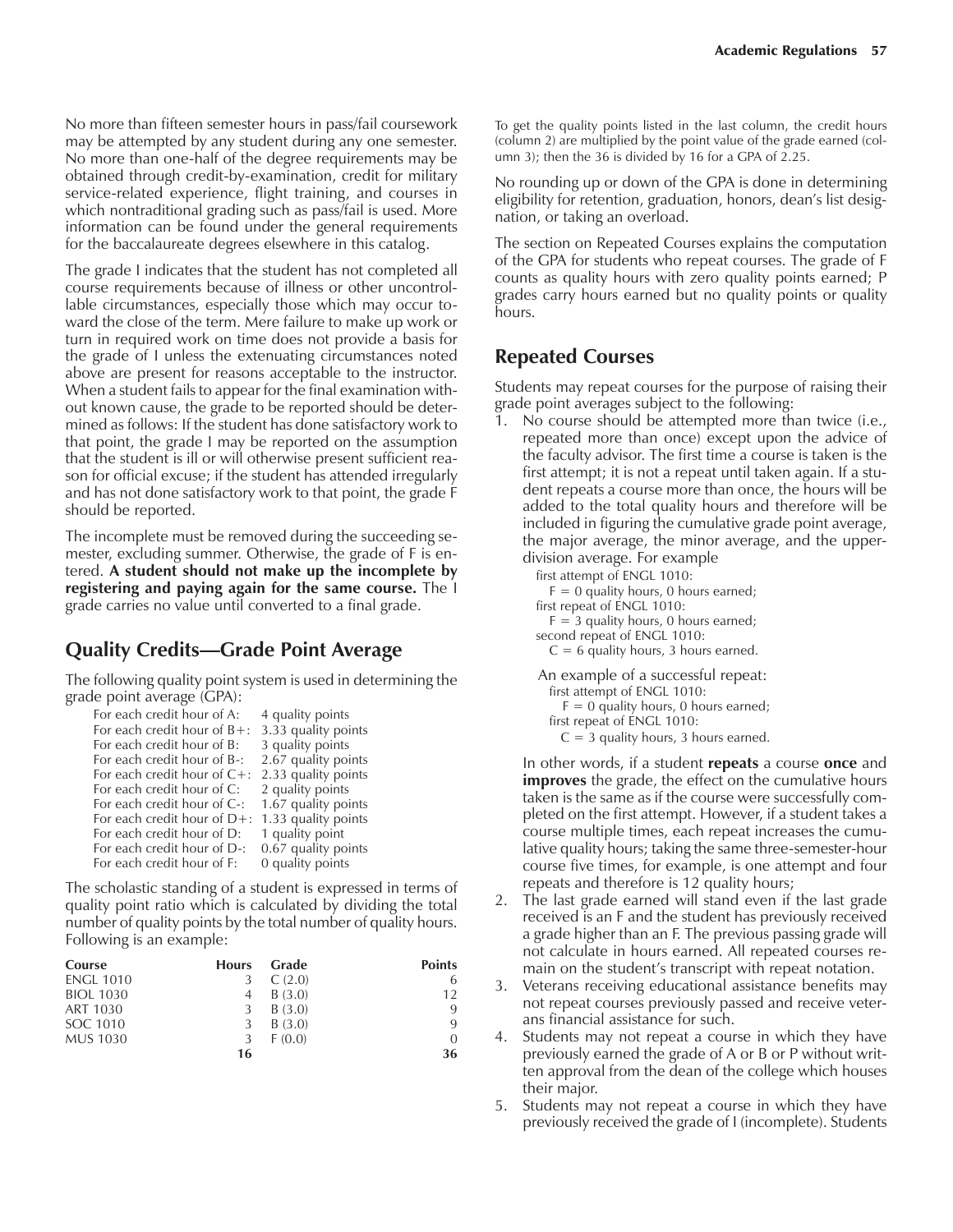must make arrangements with the instructor who assigned the incomplete to finish the course during the succeeding semester, excluding summer. If the course cannot be completed during the appropriate term, the student should request that the instructor file an extension with the Records Office.

- 6. **Students may use either ENGL 2020 or ENGL 2030 or HUM 2610 interchangeably for purposes of repeating a course.**
- 7. This repeat policy took effect in Fall 1981. All courses attempted since then are subject to this policy. Courses attempted prior to Fall 1981 are subject to the previous repeat policy.
- Students who receive the Lottery Scholarship are subject to course repeat policies of the Tennessee Education Lottery Scholarship regulation rules. Contact the Financial Aid Office for specific rules.

## **Retention Standards-Suspension of Students**

The minimum cumulative quality point average required to achieve the baccalaureate degree is 2.00 on all degree credit courses.

A student not meeting one of the following standards during any term will be placed on academic probation for the subsequent term:

- 1. attain a 2.00 GPA for current term, **OR**
- 2. meet one of the following retention standards: 00-29.99 quality hours 1.50

| 30-49.99 quality hours   | 1.80 |
|--------------------------|------|
| 50 or more quality hours | 2.00 |

A student on academic probation who does not meet **either** the current term GPA **or** cumulative GPA in the above standards during the next term in which enrolled will be suspended. This includes students admitted on probation. (See reenrollment policy on page 28.) Students previously suspended are not eligible for probationary status.

Any student who lacks developmental studies courses and attends another Tennessee Board of Regents school while on suspension from MTSU must enroll for those developmental courses while attending the other school, if available.

International students attending MTSU on student or exchange visas may not be readmitted after their second suspension even though the normal suspension period is over. According to the terms of their eligibility forms (I-20 or DS-2019), international students are expected to do satisfactory academic work and maintain a full course of study at MTSU. Failure to do this invalidates their student status, and Immigration Service will be notified. International students who are suspended may appeal to the Academic Appeals Committee for reinstatement if they feel that their poor academic performance was due to circumstances beyond their control.

Appeal of Academic Suspension—Academic appeals for undergraduate students will be reviewed by an academic appeals committee and consideration will be given for readmission if the student presents adequate evidence of ability, maturity, and motivation. Conditions for readmission that this

committee might impose could be limiting the student's hours to 8 or 14 for the semester and/or requiring that the student meet with the college advisor. This **committee's decision is final and only applies to the semester for which the student appealed.** Readmission by the academic appeals committee does not imply reinstatement of financial aid, if applicable.

Academic appeal forms for undergraduates are available in the Records Office, Cope Administration Building or via the Web at www.mtsu.edu/~records. There is a filing deadline for appeals prior to the beginning of classes each semester. Students should contact personnel in the Records Office for the deadline date applicable to each semester, refer to current class schedule book, or access the Records Office home page. It is the students' responsibility to be aware of their academic standing.

Letters regarding academic suspension are mailed to students' addresses; however, sometimes there is not enough time between grading and the academic appeals deadline. Students should check their academic standing on WebMT after all grades are posted and the GPA is calculated overnight.

## **Semester Hour Load of Student**

Students should determine their semester course loads after careful consideration of time commitment outside the classroom. Students who work a significant number of hours per week should consider attempting fewer hours each semester. One's own time commitments, work and study habits, and other considerations should be reviewed with the academic advisor prior to the selection of courses.

Fifteen or sixteen semester hours of credit is the "normal" Fall or Spring load for students who wish to graduate in four years. Eighteen semester hours (excluding courses for audit) is the maximum load for a student during any semester while enrolled only at MTSU or concurrently at another institution.

- 1. Students with a 3.50 average on all college work attempted may be permitted to take up to 21 semester hours in a semester.
- 2. Students with a 3.00 average may be permitted to take a maximum of 19 hours in a semester provided one hour is Military Science, Physical Education activity, or CSCI 1000.
- 3. Graduating seniors may be permitted to take an overload with the limits above during the last semester in residence to graduate.

Following are the maximum number of semester hours in which an undergraduate student may enroll during sessions within a Summer term:

| Session 1 - 4 hours                       | Session $V - 14$ hours  |
|-------------------------------------------|-------------------------|
| Session II - 8 hours                      | Session VI - 8 hours    |
| Session III - 14 hours                    | Session VIII - 14 hours |
| Session IV - 8 hours                      |                         |
| All Sessions - combined total of 18 hours |                         |

Students who wish to enroll for credit hours in excess of these limitations must obtain permission at least two weeks prior to registering for classes from the academic advisor and the dean of the college in which that student is pursuing a major.